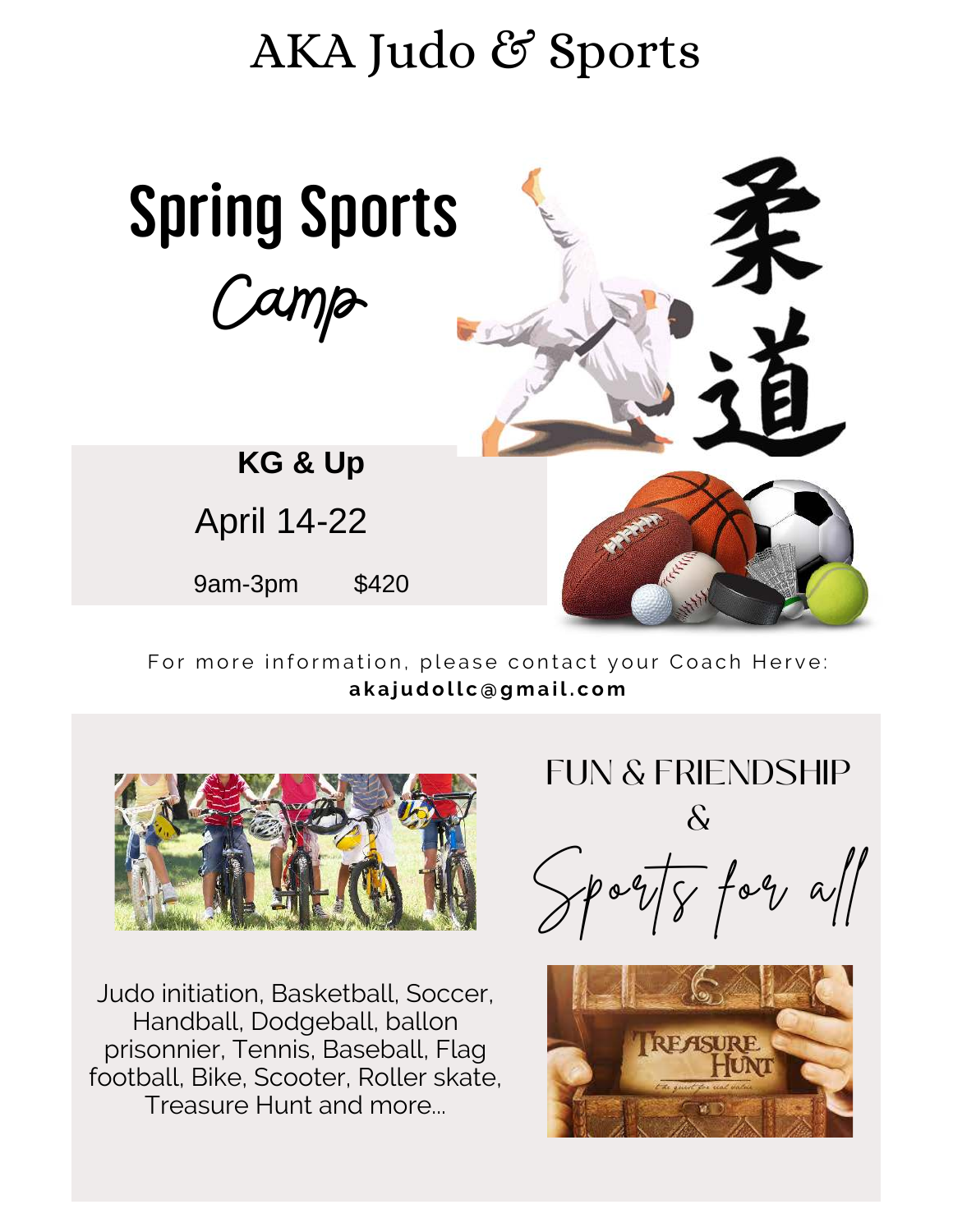## AKA JUDO LLC & SPORTS

## **SPRING SPORTS CAMP REGISTRATION FORM (APRIL 14- 22)**

Student Name :

Date of birth :

Guardian/Parents Name :

Address :

Phone  $\# 1$ : Phone  $\# 2$  Email :

## SPRING SPORTS CAMP

 **April Camp 14-22**  \$420

 $\$  \_\_\_\_\_\_\_\_check payable to AKA JUDO LLC Check Number :

VENMO :



The complete registration form and the waiver must be returned. **(All fees paid will not be refunded after registration)** 

**Date :** Parents signature :